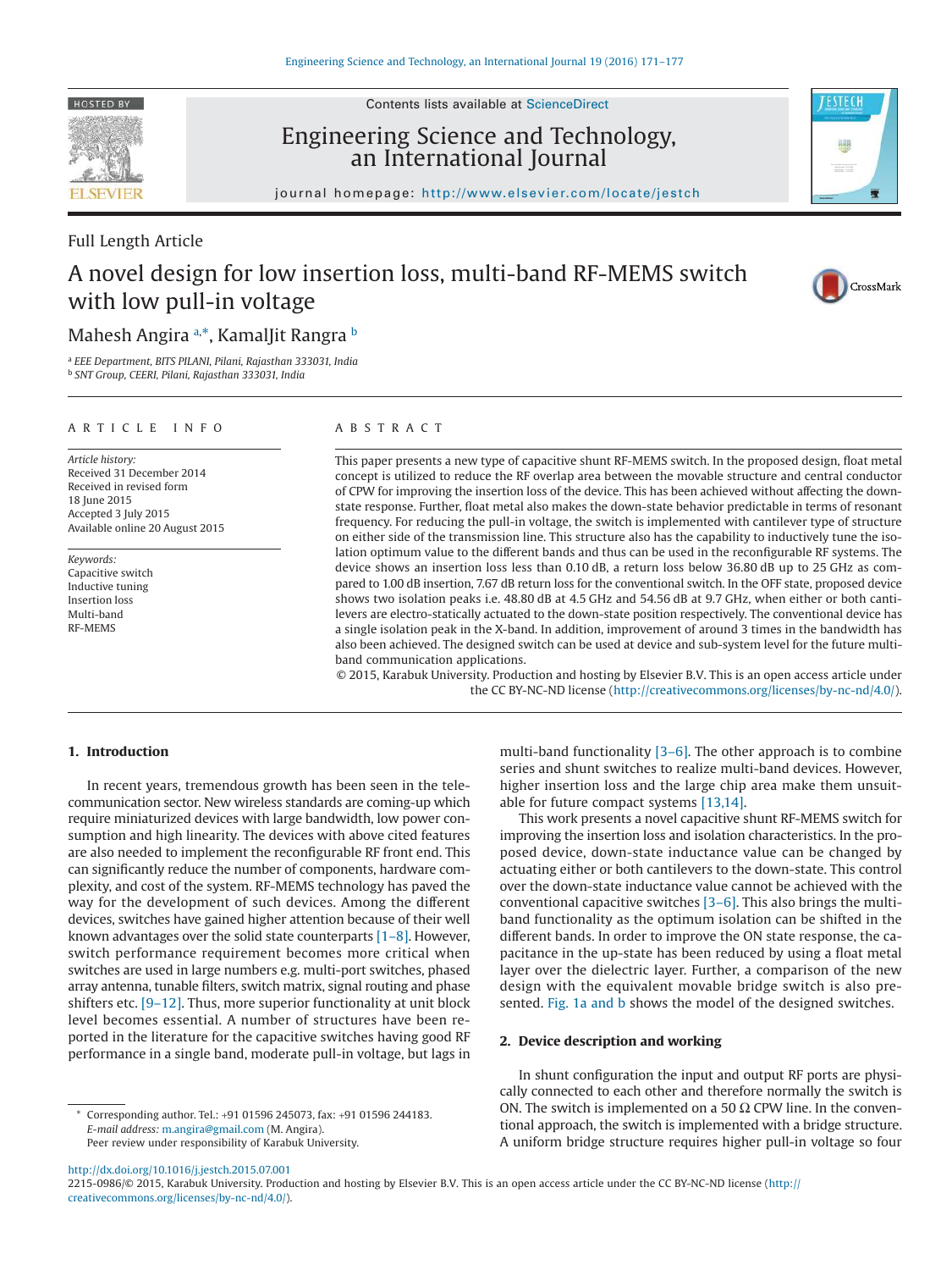

**Fig. 1.** Top view of the (a) conventional and (b) proposed switches.

flexures attached to a central plate have been chosen to reduce the pull-in voltage. The switch has a central overlap area of  $310 \times 90 \,\mathrm{\upmu m^2}$ in order to have maximum isolation in X-band with low insertion loss (<0.2 dB) and pull-in voltage (15 V). In the up-state of switch there is a gap of 2 μm between switch and central conductor of CPW. The actuation electrodes are kept 0.7 μm down from the transmission line in order to alleviate the stiction problem. The proposed switch has been achieved from the bridge based device by disconnecting the central plate. This results in two cantilevers in either side of the transmission line. In order to keep the same down state capacitance in the proposed device, a metal layer has been used over the dielectric layer. In the up-state, the free end of the cantilever has an overlap area of  $150 \times 10 \mu m^2$  with float metal layer. The width of the overlap is limited by the fabrication constraint. As the cantilevers are in parallel, the total overlap area will be  $150 \times 20$   $\mu$ m<sup>2</sup>. For actuation,

#### **Table 1**

Dimension of the designed switches.

| Dimension                                                    | Value                           |
|--------------------------------------------------------------|---------------------------------|
| Length of bridge and left, right cantilever flexures         | 115 µm                          |
| Width of bridge and left, right cantilever flexures          | $15 \mu m$                      |
| Thickness of all flexures                                    | $2 \mu m$                       |
| Silicon dioxide thickness $(t_{ox})$                         | $0.1 \mu m$                     |
| Float metal thickness                                        | $0.2 \mu m$                     |
| Electrostatic gap (d)                                        | $2.7 \mu m$                     |
| $RF$ gap $(g)$                                               | $2.0 \mu m$                     |
| Central overlap area for conventional switch $(A_{RF\ con})$ | $310 \times 90 \mu m^2$         |
| Central overlap area for proposed switch $(A_{RF-nro})$      | $150 \times 20$ um <sup>2</sup> |
| <b>CPW</b>                                                   | 55/90/55 um                     |



electrostatic method is used as it is compatible with IC technology. The Device dimensions are listed in Table 1.

#### *2.1. Switch working*

The conventional device operates in two states. In the up-state of the bridge, the device shows the insertion loss and down-state corresponds to isolation as depicted in Fig. 2a and b respectively. The proposed switch has four operational states. With both cantilevers in the up position, the signal flows from the input to the output port and the device is ON as shown in Fig. 3a. OFF state can be achieved by actuating either or both cantilevers to down-state as shown in Fig. 3b–d. The device shows two resonant frequencies in the OFF state.

#### **3. Electrical response**

For capacitive shunt switch, RF response is the function of the ratio of down-state capacitance to the up-state capacitance. Equations (1)–(3) show the capacitance in up, down and their ratio.

$$
C_{\rm up} = \varepsilon_{\rm o} A_{\rm up}/g \tag{1}
$$

$$
C_{down} = \varepsilon_o \varepsilon_r A_{down} / t_d
$$
 (2)

$$
C_{\text{ratio}}(C_{\text{down}}/C_{\text{up}}) = \varepsilon_{\text{r}} A_{\text{down}} g / t_{\text{d}} A_{\text{up}}
$$
\n(3)

$$
C_{\text{up\_Pro}}/C_{\text{up\_Con}} = 150 \times 20/310 \times 90 \approx 1/9
$$
 (4)



**Fig. 2.** Cross-sectional view for the working of the conventional switch (a) ON state (b); OFF state.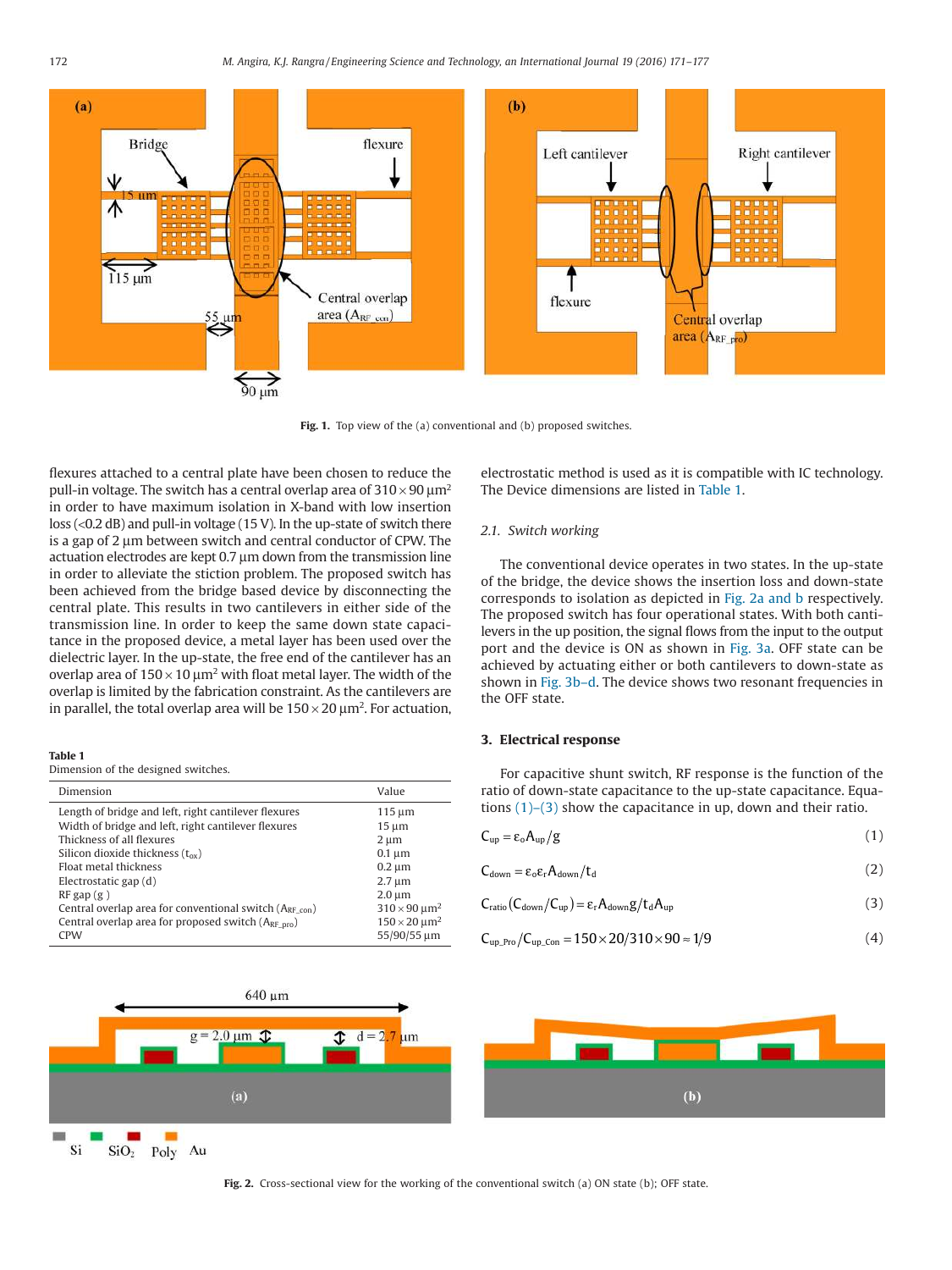

**Fig. 3.** Cross-sectional view for the working of proposed switch (a) ON state; (b–d) OFF state.

where  $A_{up}$  = capacitive overlap area in up-state,  $A_{down}$  = capacitive overlap area in down-state,  $\epsilon_0$ ,  $\epsilon_r$  = free space and relative permittivity respectively,  $C_{up}$  = capacitance in the up-state of the switch,  $C_{down} =$  down-state capacitance of the switch,  $C_{ratio} =$  ratio of the capacitance in down-state to the up-state, and  $C_{\text{up\_Pro}}$ ,  $C_{\text{up\_Con}}$  = up state capacitance for proposed and conventional device respectively. A high capacitance ratio is desirable in order to have good insertion loss and isolation response.

#### *3.1. ON state response*

In ON state, switch can be modeled as a capacitor in shunt with transmission line. RF response i.e. insertion and return loss during this state can be improved by reducing the  $C_{\text{up}}$ . The up-state capacitance can be reduced either by decreasing the ' $A_{up}$ ' or increasing the 'g'. Any increment in 'g' will increase the pull-in voltage. Alternatively, capacitance in the up-state could be reduced by decreasing the  $A_{up}$  but this will change the resonate frequency during OFF state of the device. In the proposed design, this issue has been resolved by utilizing the float metal concept [5,15]. As a metal layer is deposited over the dielectric layer, just the contact is required from the hanging structure to pick up the full capacitance in the down state. Thus, area of overlap between the float metal layer and the hanging structure can be controlled independently. The proposed device has  $A_{up\_pro}$  = 150  $\times$  20  $\mu$ m<sup>2</sup> whereas for bridge structure based  $A_{\text{up\_con}} = 310 \times 90 \,\mu\text{m}^2$ . Thus, from Eq. (4)  $C_{\text{up\_Pro}}$  is around 9 times

less than the C<sub>up\_Con</sub>. In order to investigate the RF performance of both the devices a 3-D structure was created and simulated in Ansys HFSS™. The substrate material is silicon with relative dielectric constant of 11.9 and a 1.3  $\mu$ m thick SiO<sub>2</sub> layer is used as a buffer layer. The CPW and hanging structure i.e. bridge and cantilevers are assumed to be gold with a conductivity of  $4.1 \times 10^7$  S/m. Further, a thickness of 0.1  $\mu$ m of SiO<sub>2</sub> with dielectric constant of 4 has been placed over the central conductor of CPW. The proposed switch shows insertion loss of 0.01–0.10 dB as compared to 0.02–1.00 dB for the conventional device over the frequency range 1 GHz to 25 GHz as shown in Fig. 4a. Return loss is also improved for the novel switch as shown in Fig. 4b.

#### *3.2. OFF state response*

In addition to reducing the up-state capacitance, float metal concept also allows to tune the isolation peaks in C and X-bands through cantilever structures by changing the down state inductance. The proposed device has optimum isolation 54.56 dB at 9.8 GHz when both cantilevers are electrostatically actuated to the down state whereas in case of movable bridge device it is observed at 10 GHz as shown in Fig. 5b. The slight disagreement in the OFF state resonant frequency is due to the difference in the downstate capacitances. The capacitance will be less in case of the bridge structure as compared to the proposed device due to the perforation but there would not be much difference in their values due to



Fig. 4. ON state response of the switches (a) insertion loss; (b) return loss.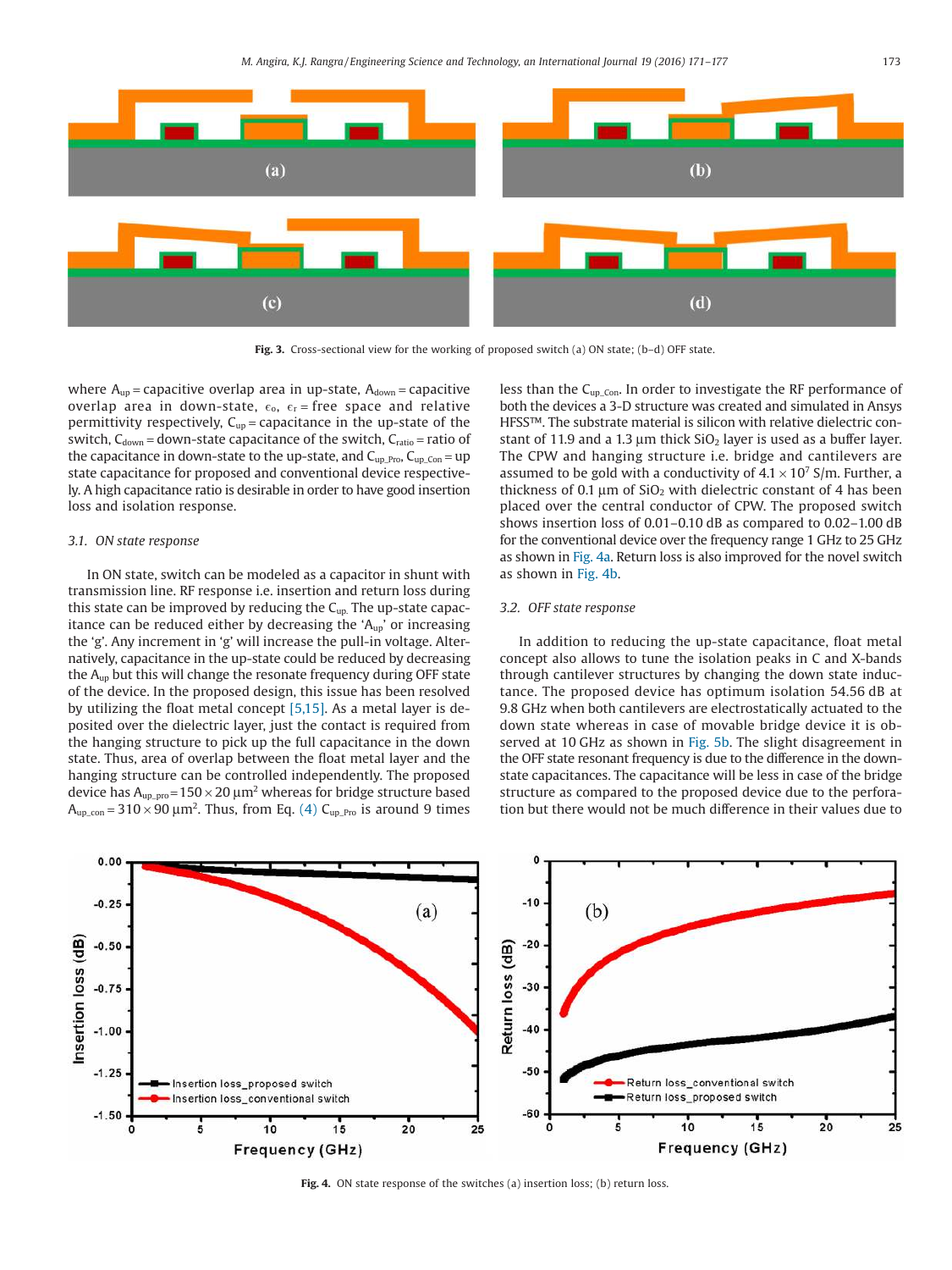

**Fig. 5.** OFF state response (a) isolation; (b) return loss.

the fringing field effect. Both devices have the identical down state inductance (as the structures in the CPW slot area are the same). As resonant frequency is the function of the down state capacitance and inductance, pulling down either cantilever shifts the optimum isolation to the C-band. A maximum isolation of 48.80 dB at 4.5 GHz has been observed as shown in Fig. 5a. The resonant frequency has been decreased due to the increase in the down state inductance value. Further, the higher inductance value is also responsible for the narrow OFF state response. As the identical cantilevers are used, the OFF-state response will be the same in case either cantilever is actuated to the down state. The Return loss during OFF state for both devices has been shown in Fig. 5b, and is minimum at the resonant frequency.

### *3.3. Switch bandwidth*

The switch bandwidth is calculated from the lower and upper operating frequencies with acceptable maximum insertion loss of 0.2 dB and minimum isolation of 20 dB. The bandwidth for conventional device is 5.0 GHz with  $f_L = 5.1$  GHz and  $f_U = 10.1$  GHz as shown in Fig. 6a. The lower bound frequency  $f<sub>L</sub>$  is limited by the minimum isolation, whereas upper operating frequency by the insertion loss. Fig. 6b shows the bandwidth ( $f_U - f_L = 15$  GHz) for the

proposed device when both cantilevers are in down-state. Bandwidth of 3.2 GHz has been obtained in C-band with either of the cantilever in the down-state as shown in Fig. 7. Thus, in totality, the switch can operate from 3.2 GHz to 19.8 GHz.

In electro-mechanical response, pull-in voltage is determined by doing FEM simulation in coventorware<sup> $(R)$ </sup>. The hanging structure material is gold with Young's modulus of 80 GPa and Poisson's ratio of 0.35. The actuation voltage is applied through the poly-Si electrodes which are placed 115 μm from the anchor location in both devices. The coupled electro-mechanics physics with trajectory as an analysis option and relaxation for iteration method are chosen for extracting the pull-in voltage. The conventional switch has a pullin voltage of 12.75 V, whereas in the proposed design, cantilevers have a pull-in voltage of 6.0 V as shown in Fig. 8. Further, the cantilevers have been designed to achieve equal pull-in voltage.

### **4. Effect of residual stress on the proposed device performance**

In MEMS technology, thin film movable structures can deform as a result of residual stress. The stress in thin films can be divided into two types: extrinsic, such as stresses arising from the mismatch in thermal expansion coefficients, and intrinsic, such as



**Fig. 6.** Bandwidth of the (a) conventional and (b) proposed switches with both cantilevers down.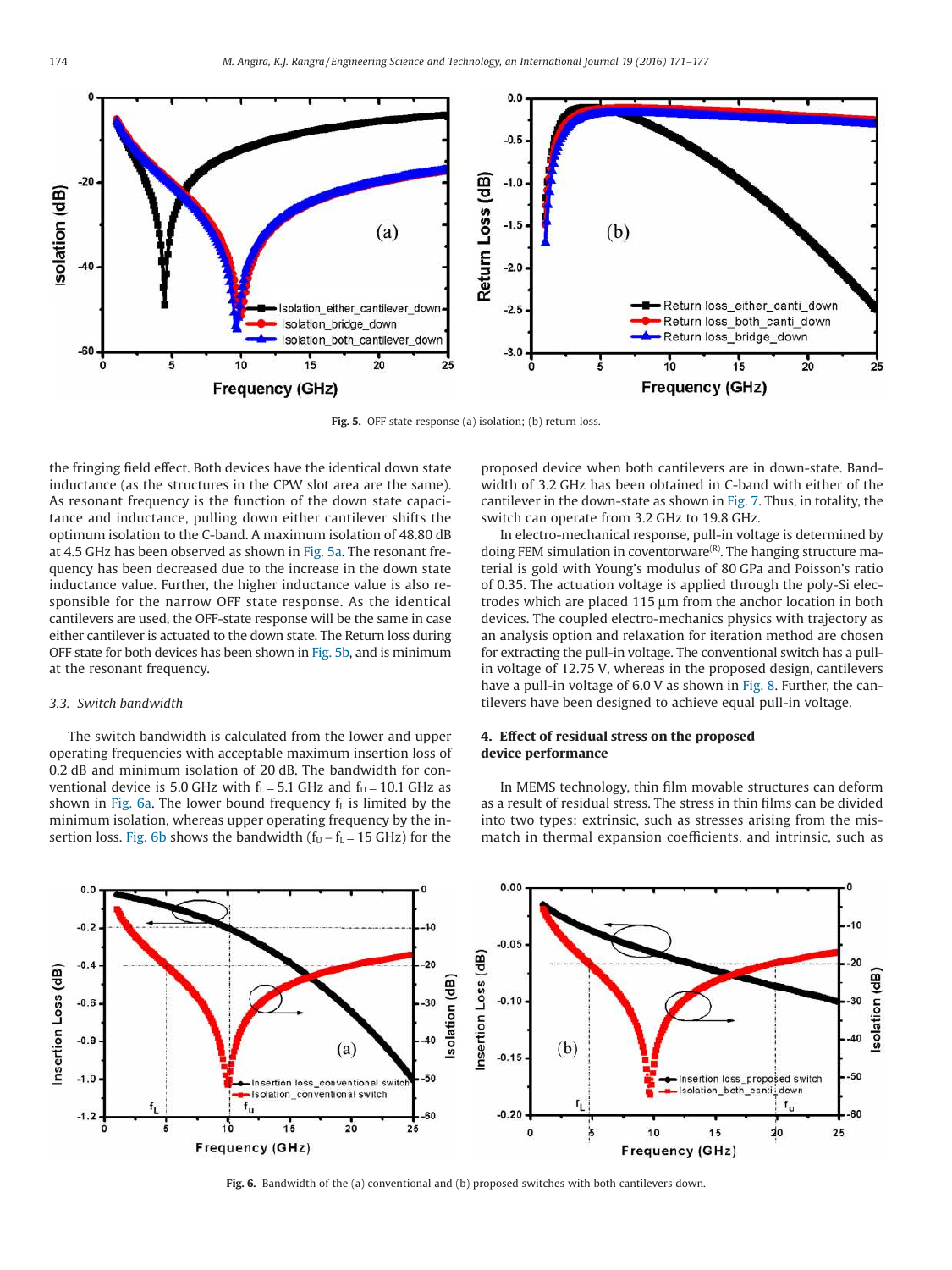

**Fig. 7.** Bandwidth of proposed device with either of the cantilever to down-state.

stresses from the nucleation and growth of film deposition. In the first order approximation, general uniaxial residual stress in a thin film can be given by Eq. (5) [16].

$$
\sigma_{total} = \sigma_0 + \sigma_1 \left( \frac{z}{h} \right) \tag{5}
$$

where  $z =$  coordinate across the thickness (h) with origin chosen at the film's mid plane,  $\sigma_0$  = mean stress,  $\sigma_1$  = gradient stress, and  $\sigma_{total}$  = superposition of mean and gradient stress. When a cantilever is released by removing the sacrificial layer, the hanging structure becomes free to deform out-of plane in the form of bending up or down after the relief from gradient stress that existed in the thin film. The mean stress also causes out-of plane deformation in the form of tilt or rotation of the structure due to the in-plane deformation of the portion of the cantilever which is still bonded with the substrate.

#### *4.1. Effect on electromechanical performance*

From the previously reported literatures, mean stress and stress gradient were found to vary between 0 MPa to 150 MPa and



**Fig. 8.** Pull-in voltage analysis of both switches.

0 MPa/μm to 4 MPa/μm respectively for electroplated gold [17–21]. Stress is tensile in nature. The tilt and bending of the beam structure and their effect on the pull-in voltage has been simulated through Coventorware<sup>(R)</sup> for the range of stress given above. The deformed shape of the cantilever with different mean stress is shown in Fig. 9. A cantilever with more mean stress has a larger normalized air gap, where  $w_0$  is the deformation along the length of the cantilever. The cantilever is tilted in the +z direction due the tensile mean stress alone. The maximum tip deflection has been increased from 0.2 μm to 0.41 μm as stress is changed from 50 MPa to 150 MPa. Fig. 9b shows out of plane deflection of cantilever due to the stress gradient acting alone. The cantilever has curled up in the +z direction. The maximum tip deflection has been increased from 0.59 μm to 2.35 μm as stress is changed from 1 MPa/μm to 4 MPa/μm.

Fig. 10a shows the simulated results for cantilever tip deflection as a function of applied voltage subjected to the mean stress. The Pull-in voltage has been increased from 6 V to 8 V as the residual stress value is changed from 0 MPa to 150 MPa. Whereas, pull-in voltage of 10 V has been observed at a stress gradient of 4 MPa/μm as shown in Fig. 10b. In practice, deformations of a cantilever-based structure subjected to mean and gradient stress have both curling and tilt related deformations. Considering the mean



**Fig. 9.** Deformed shape of cantilever due to (a) mean stress; (b) stress gradients.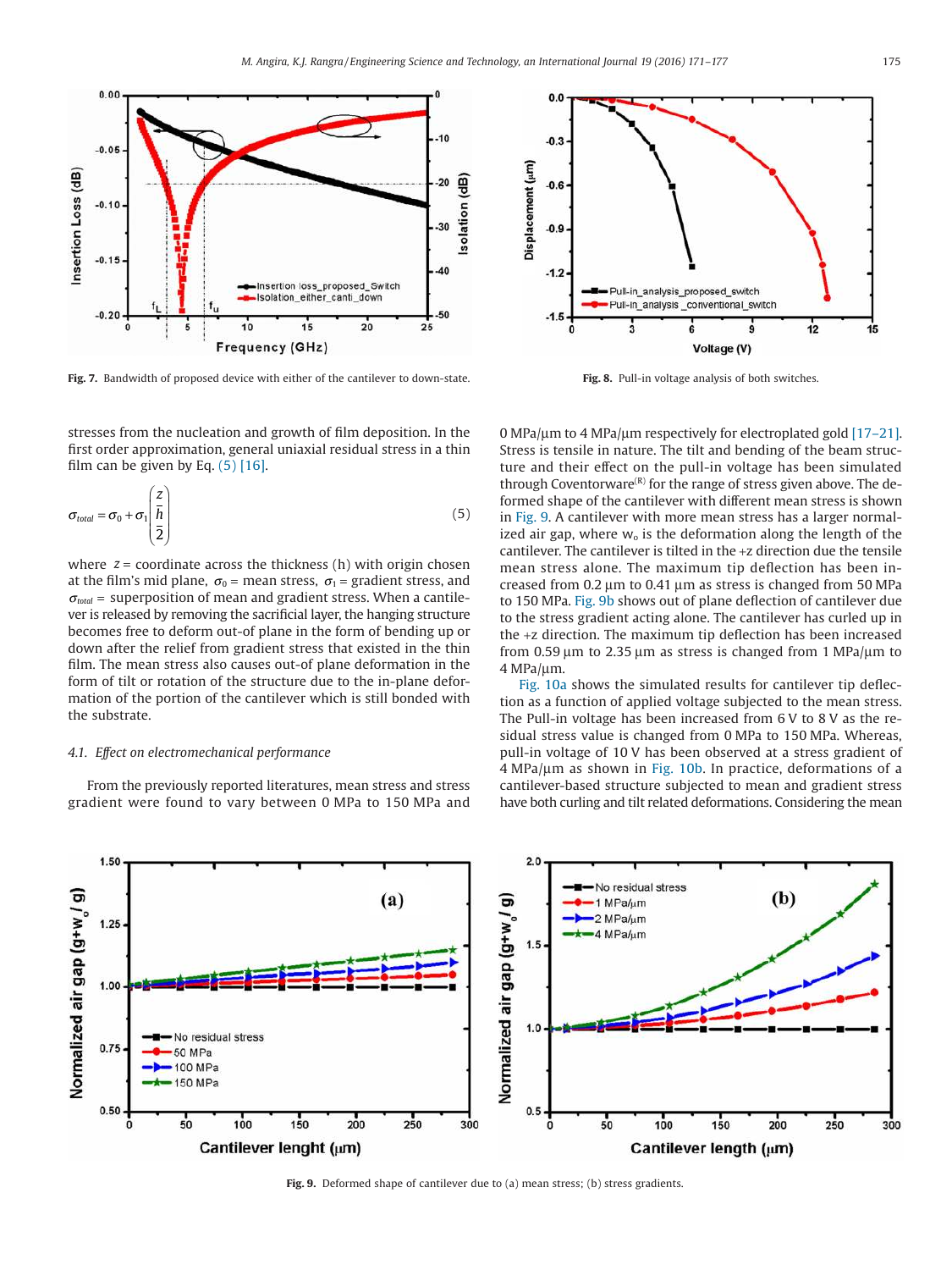

**Fig. 10.** Pull-in analysis when the cantilever is subjected to (a) mean stress; (b) gradient stress.

stress of 150 MPa and a gradient of 4 MPa/μm, deformation has been simulated for this extreme case as shown in Fig. 11. Further, a pull-in voltage of 11 V has been obtained for this case as shown in Fig. 12.

float metal layer has been used, down-state response will remain the same.

# **5. Result and discussion**

## *4.2. Effect on RF performance*

Residual stress can change the RF response of the switch. During ON state, the response is dependent on the RF overlap area between the hanging structure and the CPW central conductor. As cantilever can deform due to curling and tilting, this will change the up-state capacitance and hence the ON state response. Fig. 13 shows the insertion loss characteristics when the tip of the cantilever is deformed due to the mean and gradient stress. The response with no residual stress case is identical to the cases when the cantilever is subjected to the mean and gradient stress. This is due to the very small capacitor in shunt with the transmission line, which offers high impedance even at a higher frequency. As

The comparison between the two switches is given in Table 2. The proposed switch has up-state capacitance of 13.50 fF compared to 125.55 fF for the bridge based device. The reduced upstate capacitance improves the ON state response of the device. In OFF state, identical isolation characteristics has been obtained between the proposed switch (with both cantilevers to downstate) and conventional bridge based device. Further, two isolation peaks (C and X-bands) have been achieved due to the effective use of cantilevers in controlling the down-state inductance. The cantilever based switch shows pull-in voltage of 6 V compared to 12.75 V for bridge based switch. The reduction in the pull-in voltage is due to the structural change i.e. from bridge to cantilever and hence the spring constant. Further, the residual stress in the cantilever type structure will increase the pull-in voltage.





**Fig. 11.** Deformed shape of cantilever subjected to mean and gradient stress. **Fig. 12.** Pull-in analysis of the cantilever subjected to mean and gradient stress.